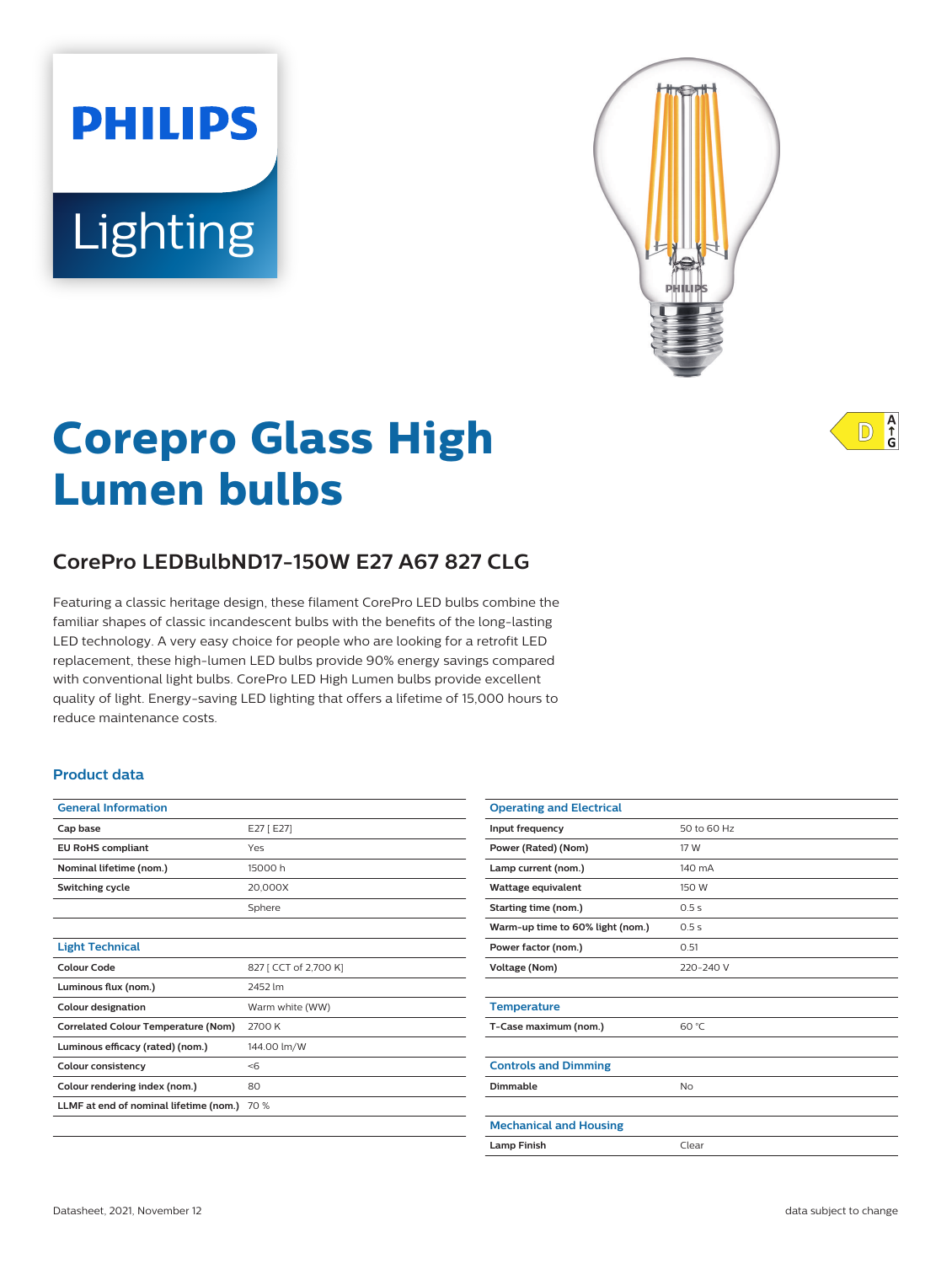# **Corepro Glass High Lumen bulbs**

| <b>Bulb shape</b>                  | A67 [ A 67mm]   |  |
|------------------------------------|-----------------|--|
|                                    |                 |  |
| <b>Approval and Application</b>    |                 |  |
| <b>Energy Efficiency Class</b>     | D               |  |
| Energy consumption kWh/1,000 hours | 17 kWh          |  |
|                                    | 374867          |  |
|                                    |                 |  |
| <b>Product Data</b>                |                 |  |
| Full product code                  | 871951434744100 |  |
|                                    |                 |  |

| Order product name                | CorePro LEDBulbND17-150W E27 A67 827 CLG |  |
|-----------------------------------|------------------------------------------|--|
| EAN/UPC - product                 | 8719514347441                            |  |
| Order code                        | 34744100                                 |  |
| SAP numerator - quantity per pack |                                          |  |
| Numerator - packs per outer box   | 10                                       |  |
| <b>SAP</b> material               | 929002055092                             |  |
| SAP net weight (piece)            | 0.040 kg                                 |  |
|                                   |                                          |  |

## **Dimensional drawing**



| Product                                  |              |
|------------------------------------------|--------------|
| CorePro LEDBulbND17-150W E27 A67 827 CLG | 70 mm 128 mm |

**CorePro LEDBulbND17-150W E27 A67 827 CLG**

#### **Photometric data**



 $150^\circ$  $150^\circ$  $180^\circ$ -150 100  $20^\circ$  $120^\circ$ -sc xIz  $90^\circ$ 90  $60^\circ$ 60 .<br>ү. А ١Ś١  $\overline{(cd/1000\text{lm})}$  $\overline{0^{\circ}}$ 

**LEDbulb E27 A67 827 CL LEDbulb 17-150W E27 A67**